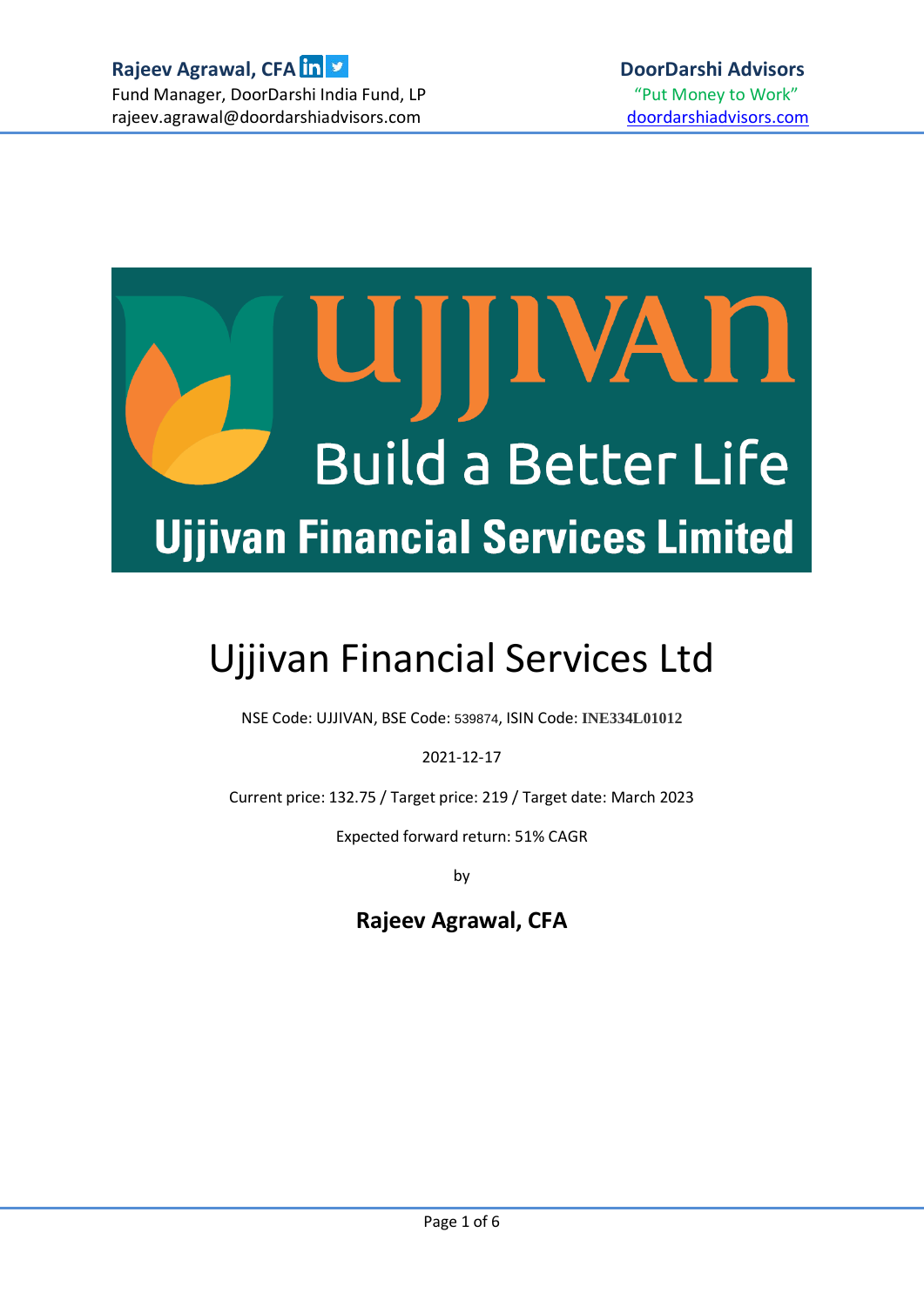# **Rajeev Agrawal, CFA DoorDarshi Advisors** Fund Manager, DoorDarshi India Fund, LP The Money of "Put Money to Work" rajeev.agrawal@doordarshiadvisors.com doordarshiadvisors.com

## **Executive Summary**

Ujjivan Financial Services Ltd (UFSL) is a special situation opportunity. UFSL is the holding company of Ujjivan Small Finance Bank (USFB). **We can buy USFB today at a discount of 39% by buying UFSL. This discount will get eliminated in the next 12-15 months which will give us a total return of 64% and a CAGR of 51% from today.** 

#### **Short-Term Trigger**

UFSL is in the process of reverse merging with USFB. The owners of UFSL will get 11.5 shares of USFB for every 1 share of UFSL. At the current price of USFB (19.0/sh), 11.5 shares of USFB is worth 219/sh. As against the derived price of 219/sh, the market price of UFSL is 132.75/sh. Thus USFB is available at a discount of 39% to its market price if we buy UFSL.

The above discount is expected to close in 12-15 months as UFSL goes through the various steps of reverse merging itself with USFB. The regulatory approval process has already started with SEBI giving its acceptance subject to fulfilment of certain conditions. The management is committed to completing the reverse merger and has been working on it since USFB was listed in December 2019!

**Assuming that the reverse merger completes in March 2023, we will earn a total return of 64% and a CAGR of 51% from today.**

#### **Background**

UFSL was started in 2005 by Samit Ghosh and was focused on serving the unbanked and underbanked sections of society. UFSL built its operation gradually, starting from Bangalore and expanding nationally. He attracted foreign capital for his venture including well-known names like Michael and Susan Dell Foundation, Sequoia Capital, IFC, CDC Group, NewQuest Asia, CX Partners and many more.

Not only did UFSL service the corresponding target segment well, it also provided 20%+ cagr returns to most of the investors who invested when the company was private. In 2015, UFSL was one of the institutions to whom RBI offered an in-principle SFB (Small Finance Bank) license. One of the conditions for securing an SFB license was that UFSL had to be majority-owned by Indians. Hence, UFSL went for an IPO in 2016 to have the majority of the shares owned by Indians.

USFB started its operation in February 2017 and all the operations of UFSL were transferred to USFB. Thus UFSL became a holding company. Since SFBs were required to list within 3 years of starting its operation, USFB went for an IPO in December 2019. USFB IPO was among the most successful IPO in 2019 having been subscribed 170x.

Even when USFB was getting listed, the goal of the management was to merge the two entities  $-$ USFB and UFSL. RBI has now allowed the holding company to reverse-merge with their SFB subject to approval by RBI on a case by case basis. Hence, both UFSL and USFB have agreed on a merger. It is this merger that provides us with a compelling investment opportunity.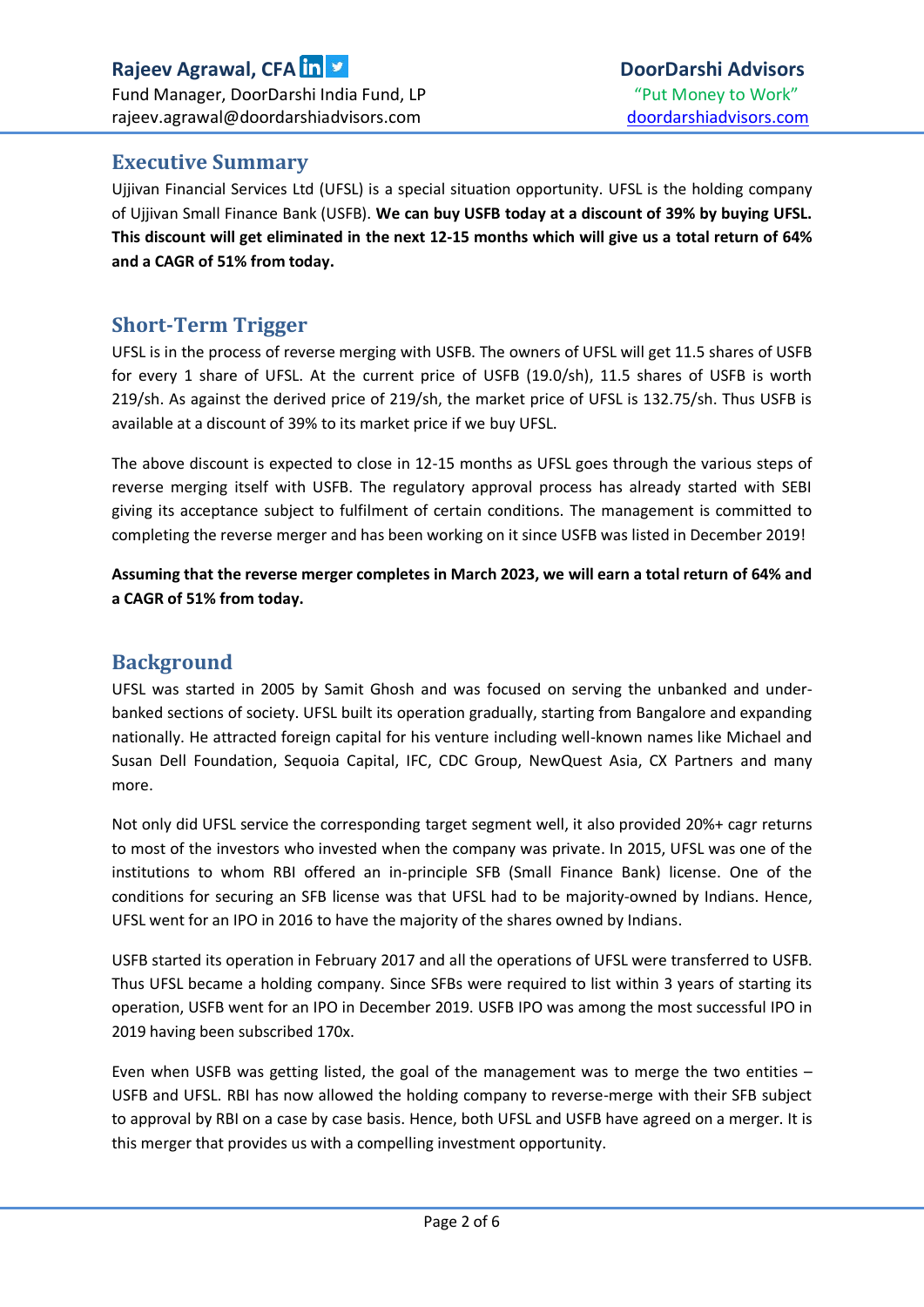#### **Management**

As mentioned earlier, Samit Ghosh started UFSL in 2005. He served as its MD and CEO until January 2017. In February 2017 as all the operations of UFSL were transferred to USFB, he moved to the bank and became it's MD and CEO. He retired from USFB at the end of November 2019 after attaining the age of 70 years.

Samit has been the guiding light for both UFSL and USCB and has a deep imprint on both organizations. In the 2021 Annual Report, Samit said the following in UFSL's chairman letter, *"UFSL shareholders have waited patiently for being integrated into the operating company and we are hopeful that RBI will permit the reverse merger of UFSL with USFB when a formal application is made 3 months prior to Bank's 5th anniversary, which is on February 01, 2022."*

We are pretty comfortable that management is keen to merge the two organizations and create value for shareholders.

#### **Base case Scenario**

USFB and UFSL have already applied to RBI for merging in the ratio of 11.5 shares of USFB for 1 share of UFSL. Our base case scenario assumes the following:

- RBI is expected to give its approval as it has indicated the same in July 2021.
- As per SEBI regulations, USFB will have to issue shares to bring down ownership of UFSL to 75% or below in USFB before the final merger takes place. This will require USFB to do a QIP or Rights issue to bring down UFSL ownership down from 83.3% to 75% as required by SEBI.
- We expect all the approvals from various regulators will be received by early 2023.
- We expect shareholders of UFSL will own shares of USFB by March 2023.

Under the above assumption, our expectations are:

- UFSL shareholders will own 11.5 shares of USFB. At the current price of 19.0/sh, they are worth 219/sh.
- Given that the current price of UFSL is 132.75/sh, we expect a total return of 64%.
- Assuming that this value is unlocked by March 2023, we get a cagr of 51%.

#### **Bear case Scenario**

We think that even in a bear case scenario the reverse merger goes through. Our rationale is based on the fact that multiple entities namely Equitas, Ujjivan and IDFC are working towards their reverse merger with the corresponding banks. Unless RBI was comfortable, they wouldn't have allowed SFBs to start exploring reverse mergers.

Hence, in our bear case scenario we assume the following:

- Merger gets delayed so that it takes till Dec 2023 to get the underlying shares of USFB.
- USFB falls by another 20% in the next two years from their current price of 19/sh (it has already fallen by 48% since its IPO price of 37/sh. It is important to highlight that IPO of USFB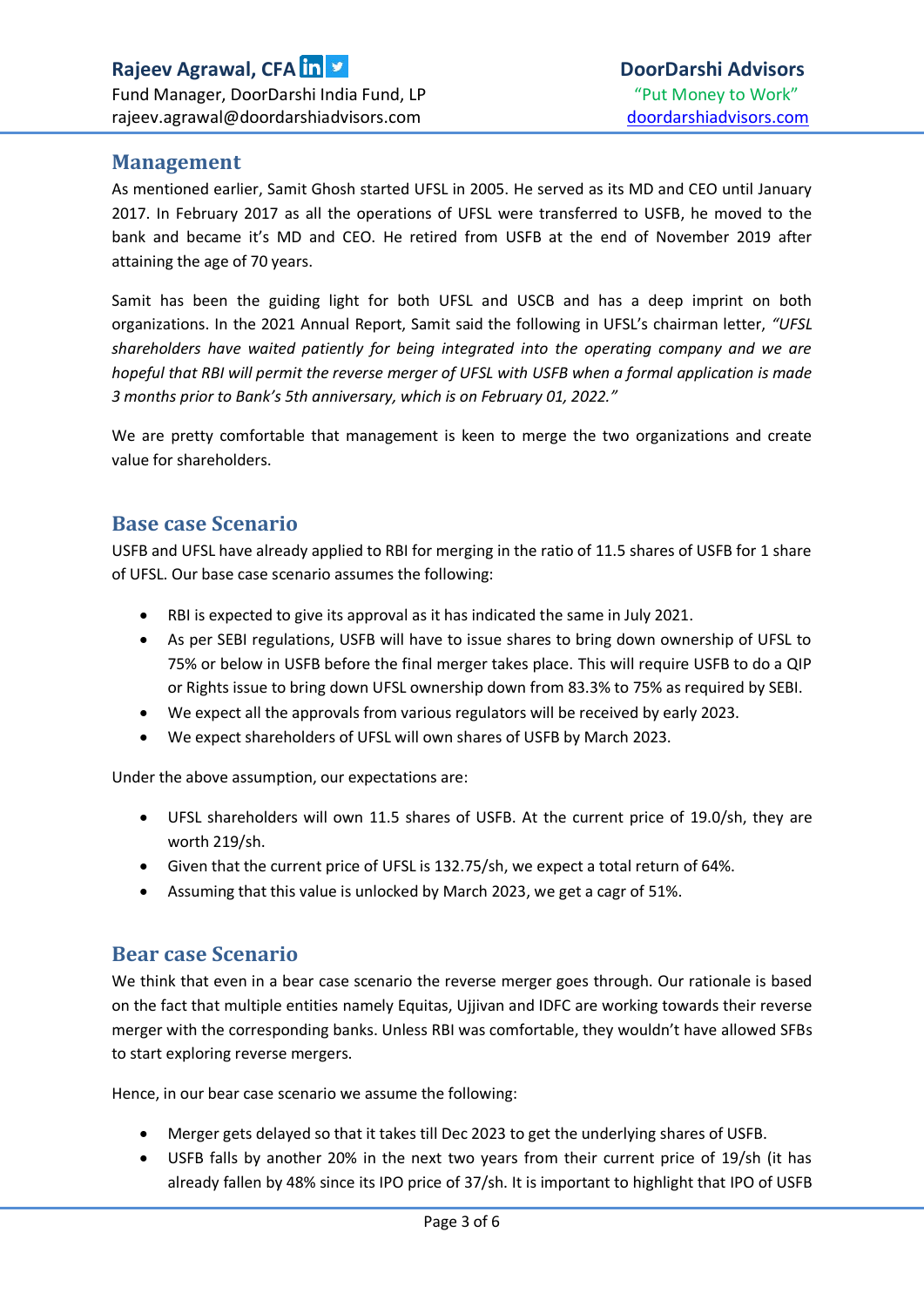was subscribed 170x when it came out in December 2019. Strange things happen in the stock market – USFB went from being a darling of a stock market in 2019 to being almost a pariah of a stock market at this point!).

Even under these gloomy assumptions, our expectations are:

- If USFB shares were to fall by 20% from their current price of 19/sh, 11.5 shares of USFB will still be worth 174.8/sh.
- The current price of UFSL is 132.75/sh.
- Thus we expect a total return of 31% and a cagr over 2 years of 14%.

# **Overall Valuation**

UFSL offers a compelling case of:

- Heads we win with a total return of **64%** and a CAGR of **51%** over the next **1.25** years.
- Tails we still win with a total return of **31%** and a CAGR of **14%** over the next **2** years.
- It is rare to find situations where even under adverse conditions, not only do we not lose, we get a reasonable return!
- In our "heads we win" scenario we have assumed that USFB share price remains stagnant. We think there is a very high probability that the share price of the bank improves significantly over this period. Some of the reasons include:
	- o Covid has hurt the asset quality of USFB in a massive way. From having a pristine balance sheet 18 months back, the bank now has stressed assets (including restructuring) reaching 20% of its book. Bank has done aggressive provisioning in the past 18 months and now provisions constitute more than 10% of the book. We think that the additional provisions required from Q3 will not be substantial.
	- o There is significant management change at USFB (more details a few points later). Whenever there is a management change, the new management is quick to point out issues with existing asset quality. Q2 of FY 2022 gave new management that opportunity and they have outlined the maximum provision that they are expecting.
	- $\circ$  Market participants on the other hand expect that bank results in FY 23 will be overwhelmed by the credit cost that is in the pipeline. We think the market is missing the improvement in collection efficiency in Q2 and the significant provisions that the bank has already taken. Management also took the help of an outside agency to assess the book and already took the provisions that were required.
	- o Bank has continued to transition its book from being 84% unsecured in Dec 2018 to 68% unsecured in Sept 2021. Bank has a stated goal of getting to 50% unsecured loan book in a few years. As the unsecured proportion of the loan book reduces, the credit cost of the bank should reduce as well. This will reduce the negative surprises enabling it to command better valuation in the future.
	- $\circ$  Bank has reduced its cost of funds by more than 2% in the last 2 years. Reduction in the cost of fund now allows the bank to participate in loan segments which were not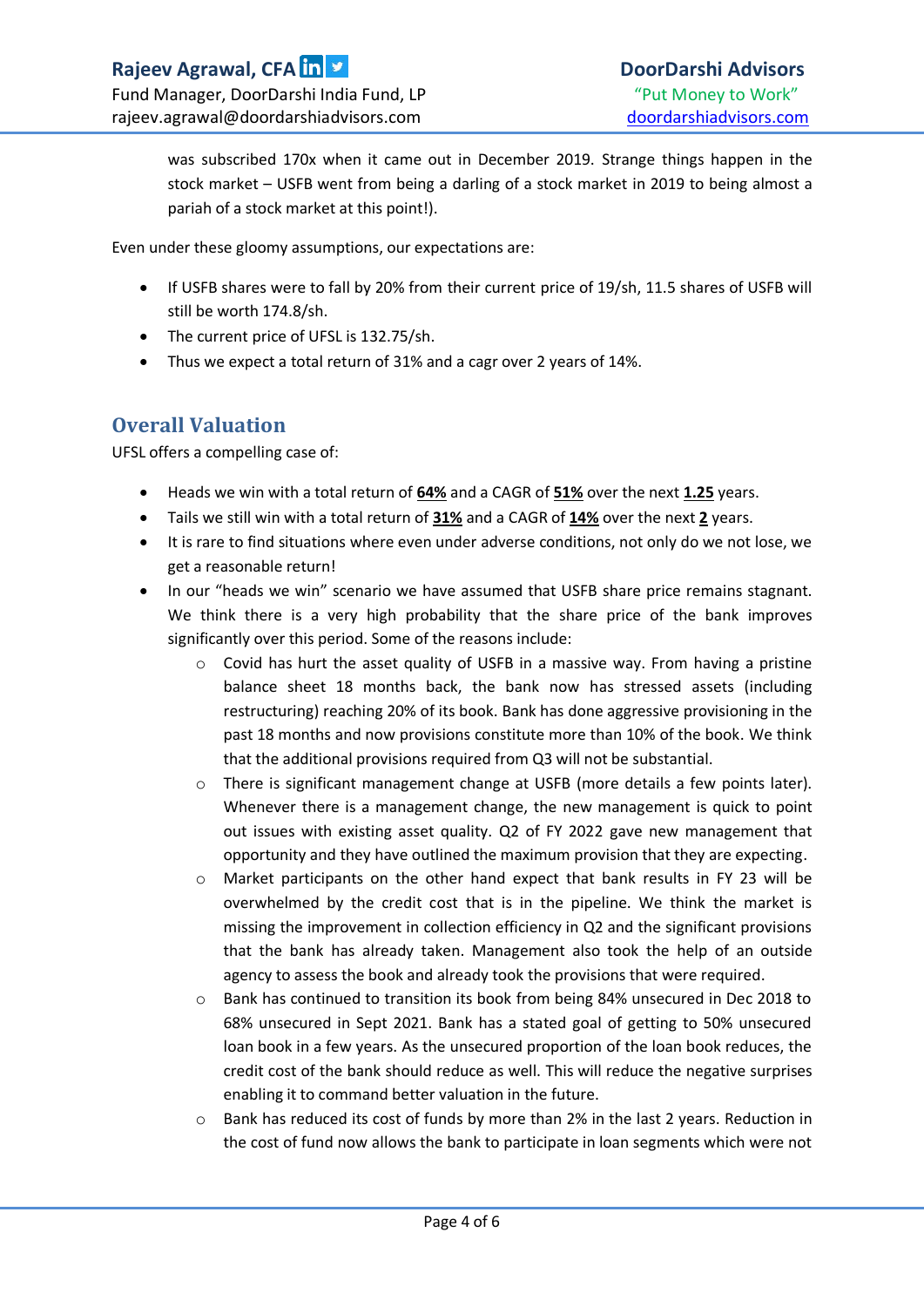economically viable earlier. This should further help with the credit quality of the book and lower credit costs in the future.

- o In August 2021, Nitin Chugh who was an MD and CEO since Dec 2019 resigned. This caused market participants to be worried about the asset quality of the bank. The market was also worried that some of the digital initiatives of the bank may suffer.
- o Subsequent to Nitin's resignation, many of the past management personnel from UFSL has now rejoined the bank. Ittira Davis was appointed as MD and CEO on Dec 6, 2021. Ittira is MBA from IIM Ahmedabad and a career banker. He joined UFSL in 2015 and was COO of USFB till June 2018. He was then MD & CEO of UFSL till March 2021.
- $\circ$  We are comfortable that senior personnel from the past are now guiding the bank during these turbulent times. The new management of USFB has seen many ups and downs in the 15 years journey of UFSL and is very conversant dealing with the stress in the book. Their past guidance of credit cost for negative surprises was on the mark. Based on the current guidance we expect that the big credit cost has already been accounted for and we should see good performance going forward.

There are many additional reasons which I am skipping to keep this section brief. Suffice it is to say that **we think that the upside in USFB from the current price is itself quite meaningful. That is a core part of the thesis but it is not baked in our return estimates!**

 There is additional protection from the fact that both USFL and USFB current share prices are quite depressed. USFL started its IPO journey in May 2016 and was listed around 250/sh. Since then it has touched a high of 500/sh and the all-time low is close to the current price of 132.75/sh. Similarly, USFB started its IPO journey in Dec 2019 when shares were offered at 37/sh. It listed around 50/sh in Dec 2019 and the current price of 19/sh is close to the lowest it has been.

# **Deja Vu**

We have seen a very similar situation in IDFC in 2020. We had submitted a thesis for IDFC on Sumzero which can also be accessed here or from ou[r website.](https://nebula.wsimg.com/94bee9b41a95c47eccbe30e442fe0df3?AccessKeyId=9E23A22EE23FF48FB30A&disposition=0&alloworigin=1) The only difference is that discount in UFSL is not as extreme as it was in IDFC. However, IDFC was expected to take longer to play out while we expect that UFSL should play out a lot sooner.

# **Risk**

The biggest risk to the thesis is if regulators don't allow the reverse-merger to proceed. We think that the regulatory risk is remote because:

- RBI (banking regulator) has given an in-principle approval to multiple entities for exploring a reverse merger. Given that the management of UFSL and USFB has done all its activities as per the rules, we think that the probability of regulatory surprise is even lower.
- SEBI (securities regulator) has already given a go-ahead for reverse merger subject to meeting certain requirements. These requirements are on expected lines.